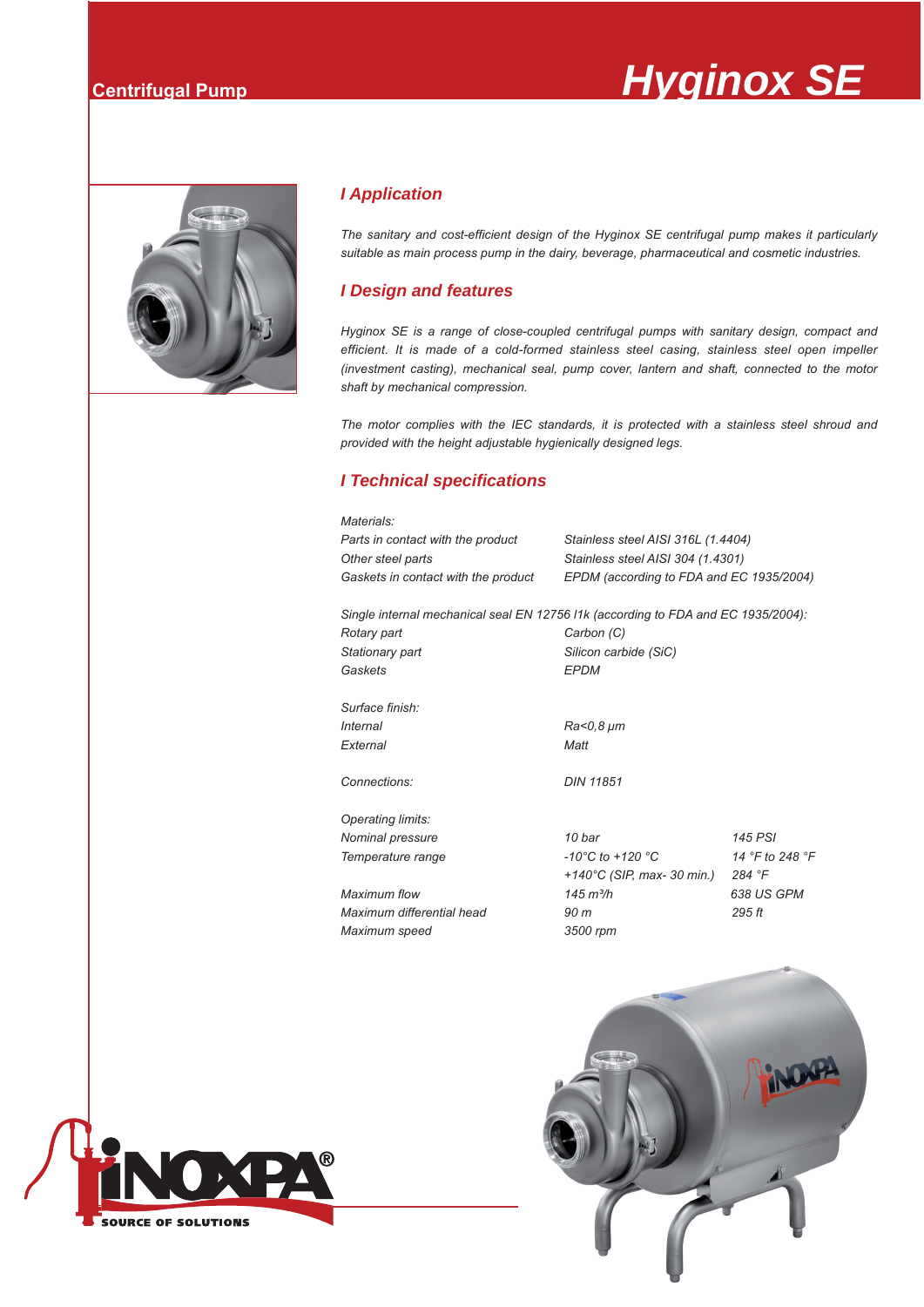# **Centrifugal Pump** *Centrifugal Pump*

#### *I Motor*

*Triphasic induction motor with B34 flange (B35 for motor frame 132 and above), in compliance with the IEC standards, 2 poles = 3000/3600 rpm, efficiency class according to EC regulation, IP 55 protection and F-class insulation.*

*3 phases, 50 Hz, 230 V Δ / 400 V Υ, ≤ 4 kW 3 phases, 50 Hz, 400 V Δ / 690 V Υ, ≥ 5,5 kW*

#### *I Performance charts*

#### **50 Hz**



#### **60 Hz**

1750 rpm



SOURCE OF SOLUTIONS

*I Options*

*SiC/SiC mechanical seal. Gaskets: FPM and PTFE. Jacketed pump housing. Drain port. Other connection types. Motor with other voltages, frequencies, protection classes and efficiencies. Trolley and/or control panel. ATEX certification.*

#### 2900 rpm







FT.HYGINOXSE.3.EN-0517 *FT.HYGINOXSE.3.EN-0517*

*The information is for guidance only. We reserve the right to modify any material or feature without notice in advance. Photos are not binding. For further information, please, consult our web site. www.inoxpa.com*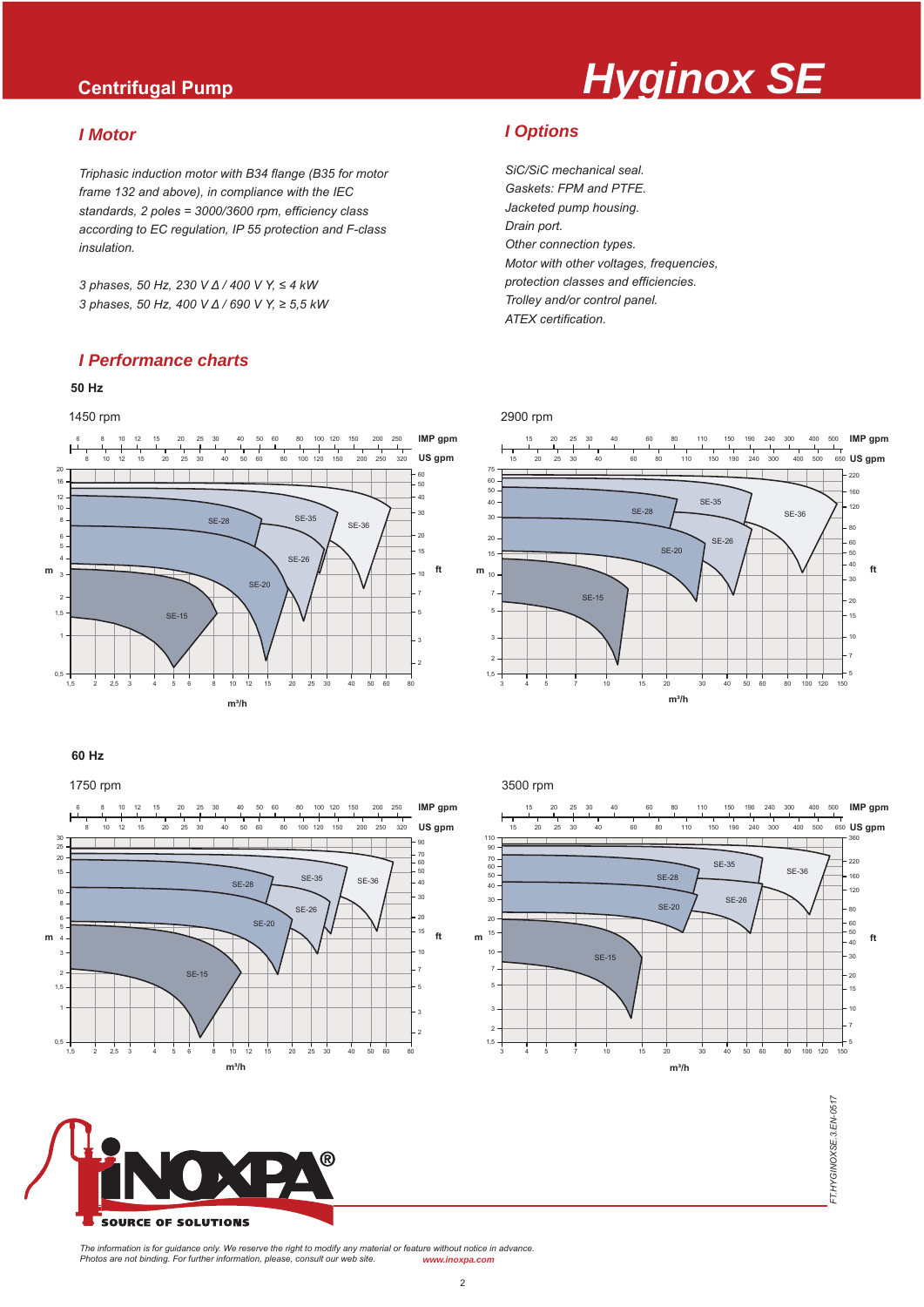### *I Dimensions: Hyginox SE*



| <b>Pump</b>  | <b>Motor</b> |                  |             | DN <sub>1</sub> | DN <sub>2</sub> | A  | в  | c          | D   | Е     | F                | G   | н   | п   | ØJ         | kg  |                       |
|--------------|--------------|------------------|-------------|-----------------|-----------------|----|----|------------|-----|-------|------------------|-----|-----|-----|------------|-----|-----------------------|
|              |              | <b>Size</b>      | kW          | rpm             |                 |    |    |            |     |       |                  |     |     |     |            |     |                       |
| <b>SE-15</b> | A            | 71               | 0,25        | 1450<br>2950    |                 |    |    | 440<br>530 | 55  |       | 203              | 111 | 250 | 112 | 350        | 230 | 14                    |
|              |              |                  | 0,55        |                 |                 |    |    |            |     |       |                  |     |     |     |            |     | 15<br>22              |
|              | B            | 80               | 0,75<br>1,1 |                 | 40              | 32 | 55 |            |     | 100   | 217              | 148 | 275 | 132 | 405        |     | 24                    |
|              | C            | 90 <sub>S</sub>  | 1,5         |                 |                 |    |    |            |     |       | 227              | 154 |     |     | 415        | 290 | 28                    |
|              |              |                  |             |                 |                 |    |    |            |     |       |                  |     |     |     |            |     |                       |
| <b>SE-20</b> | $\mathsf{C}$ | 90S              | 1,1<br>1,5  | 1450            |                 | 40 | 55 | 530        |     |       | 227              | 154 | 275 | 132 | 415        | 290 | 30<br>29              |
|              |              | 90L              | 2,2         |                 | 50              |    |    |            |     |       |                  |     |     |     |            |     | 31                    |
|              | D            | 100              | 3           | 2950            |                 |    |    | 605        | 74  | 140   | 266              | 152 | 325 | 175 | 480        | 350 | 43                    |
|              | Ε            | 112              | 4           |                 |                 |    |    |            |     |       | 278              | 159 |     |     | 490        |     | 49                    |
|              | C            | 90S              | 1.1         | 1450            |                 |    |    | 540        |     |       | 227              | 162 | 275 | 132 | 415        | 290 | 31                    |
| <b>SE-26</b> | D            | 100              | 3           |                 | 65              | 50 | 55 | 610        | 72  |       | 266              | 159 |     |     | 480        |     | 43                    |
|              | Ε            | 112              | 4           |                 |                 |    |    |            |     | 150   | 278              | 166 | 325 | 175 | 490        | 350 | 50                    |
|              |              |                  | 5,5         | 2950            |                 |    |    |            |     |       |                  |     |     |     |            | 400 | $\overline{56}$<br>71 |
|              | F            | 132S             |             |                 |                 |    |    | 740        |     |       | 293              | 192 | 375 | 216 | 530        |     |                       |
|              |              |                  | 7,5         |                 |                 |    |    |            |     |       |                  |     |     |     |            |     | 79                    |
| <b>SE-28</b> | C            | $\overline{90S}$ | 1,1         | 1450            |                 | 40 | 65 | 535        | 106 |       | $\overline{227}$ | 157 | 275 | 132 | 415        | 290 | 36                    |
|              | D            | 100              | 3           |                 |                 |    |    |            |     |       | 266              | 154 |     |     | 480        |     | 48                    |
|              | Ε            | 112              | 4<br>5,5    |                 | 40              |    |    | 610        |     | 165   | 278              | 161 | 325 | 175 | 490        | 350 | 55<br>61              |
|              |              |                  | 5,5         | 2950            |                 |    |    | 740        |     |       |                  |     |     |     | 530        | 400 | 76                    |
|              | F            | 132S             | 7,5         |                 |                 |    |    |            |     |       | 293              | 188 | 375 | 216 |            |     | 84                    |
|              |              |                  | 2,2         |                 |                 |    |    |            |     |       |                  |     |     |     |            |     | 49                    |
|              | D            | 100              | 3           | 1450            |                 |    | 75 | 620<br>750 | 104 |       | 266              | 168 | 325 | 175 | 480        | 350 | 54                    |
|              | E            | 112              | 5,5         |                 |                 |    |    |            |     |       | 278              | 175 |     |     | 490        |     | 62                    |
|              |              | 132S             | 5,5         | 2950            |                 | 50 |    |            |     |       |                  |     |     | 216 | 530        | 400 | 76                    |
| <b>SE-35</b> | F            |                  | 7,5         |                 | 65              |    |    |            |     | 175   | 293              | 202 | 375 |     |            |     | 85                    |
|              |              | 132M             | 11<br>11    |                 |                 |    |    | 885        |     |       | 367              | 253 | 475 | 267 |            | 465 | 98<br>134             |
|              | G            | 160M             | 15          |                 |                 |    |    |            |     |       |                  |     |     |     | 645        |     | 154                   |
| <b>SE-36</b> |              | 100              | 2,2         |                 | 100             | 65 | 75 |            |     |       | 266              |     |     | 175 | 480        |     | 52                    |
|              | D            |                  | 3           | 1450            |                 |    |    | 620        |     | 181,5 |                  | 168 | 325 |     |            | 350 | 57                    |
|              | Ε            | 112              | 4           |                 |                 |    |    |            | 98  |       | 278              | 175 |     | 216 | 490<br>530 |     | 63                    |
|              | F            | <b>132S</b>      | 7,5         |                 |                 |    |    | 750        |     |       | 293              | 202 | 375 |     |            | 400 | 88<br>101             |
|              |              | 132M             | 11<br>11    | 2950            |                 |    |    |            |     |       |                  |     |     |     |            |     | 136                   |
|              | G            | 160M             | 15          |                 |                 |    |    | 885        |     |       | 367              | 253 | 475 | 267 | 645        | 465 | 156                   |
|              |              |                  |             |                 |                 |    |    |            |     |       |                  |     |     |     |            |     |                       |

*Dimensions with DIN 11851 connections*



FT.HYGINOXSE.3.EN-0517 *FT.HYGINOXSE.3.EN-0517*

The information is for guidance only. We reserve the right to modify any material or feature without notice in advance.<br>Photos are not binding. For further information, please, consult our web site. www.inoxpa.com